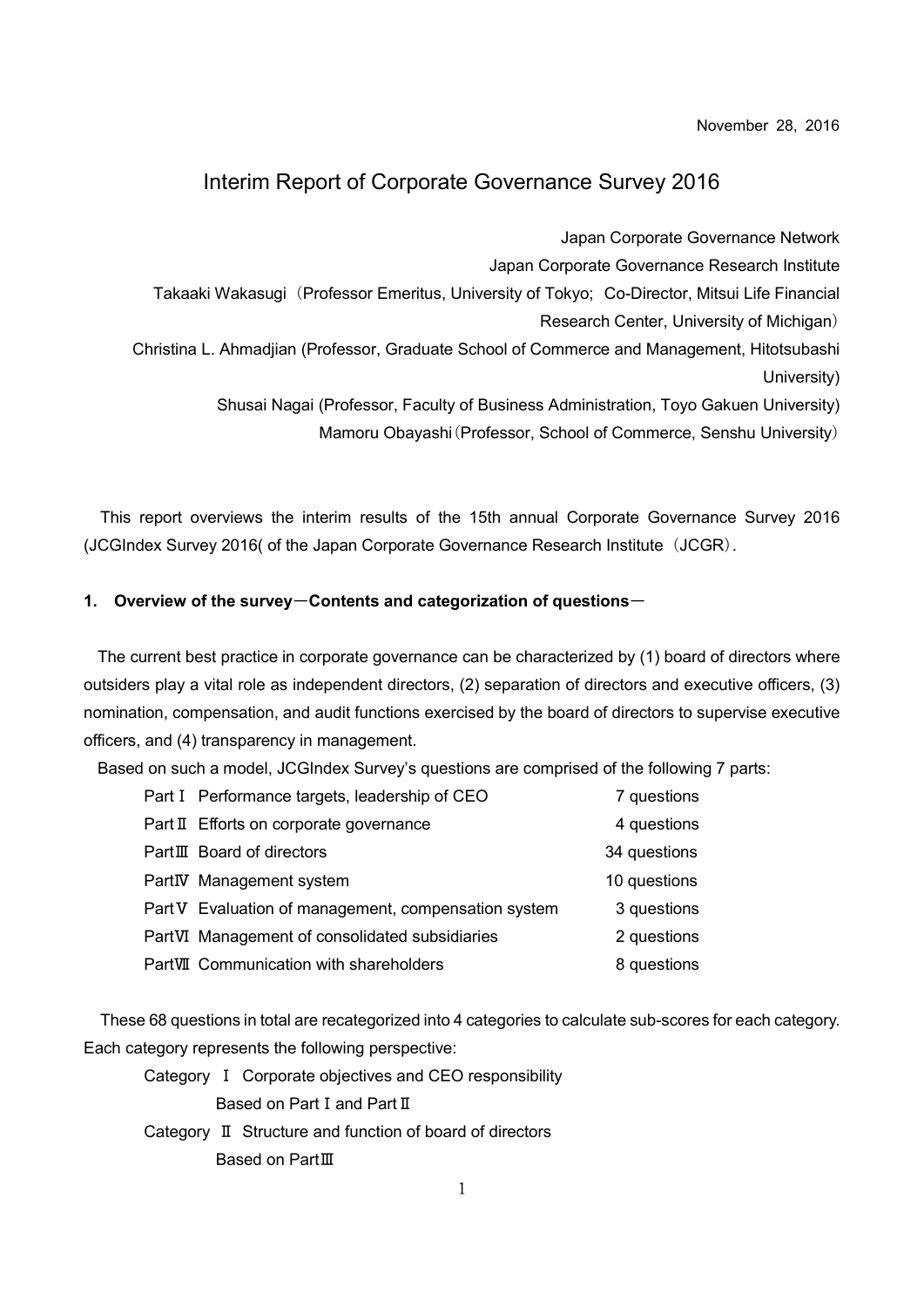Category Ⅲ Management system

Based om PartIV, Part V and PartVI

Category Ⅳ Transparency and communication to shareholders

Based on PartⅦ

#### 2. The meaning of the Four Categories

 Category Ⅰ and Ⅱ are related to corporate governance system, and Ⅲ and Ⅳ are about corporate management system. Although it is possible to value the corporate governance through Categories Ⅰ and Ⅱ alone, Category Ⅲ and Ⅳ are incorporated into JCGIndex, based on the belief that good management system is established under the good governance system.

#### 3. Number of companies that responded to the survey

In October 2016, we surveyed all companies listed on the First Section of the Tokyo Stock Exchange (1,974, as of September 19, 2016), of which 149 have responded to the survey as of today. We are grateful to all companies that responded to this survey.

### 4. Preliminary results of JCGIndex and sub-scores

We calculated the JCGIndex and its sub-scores by category for the 94 companies that had responded to the survey by the deadline.

Below is the comparison of this year's sub-scores and the JCGIndex to those in the previous year.

| Category        |                                       | Weight<br>(A) | Mean<br>(B) | Achievement |
|-----------------|---------------------------------------|---------------|-------------|-------------|
|                 |                                       |               |             | rate        |
|                 |                                       |               |             | (B) / (A)   |
|                 | objectives<br>CEO<br>Corporate<br>and | 22            | 9.6         | 43.6%       |
|                 | responsibility                        | (22)          | (9.2)       | (41.8%)     |
| $\mathbf{I}$    | Structure and function of board of    | 42            | 18.6        | 44.3%       |
|                 | directors                             | (42)          | (18.1)      | $(43.0\%)$  |
| III             | Management system                     | 28            | 18.0        | 64.3%       |
|                 |                                       | (28)          | (18.3)      | $(65.3\%)$  |
| IV              | Transparency and communication to     | 8             | 5.2         | 65.0%       |
|                 | shareholders                          | (8)           | (5.0)       | (61.9%)     |
| <b>JCGIndex</b> |                                       | 100           | 51.4        | 51.4%       |
|                 |                                       | (100)         | (50.5)      | (50.5%)     |

Category scores and achievement rates

\*Results in 2015 are in parentheses.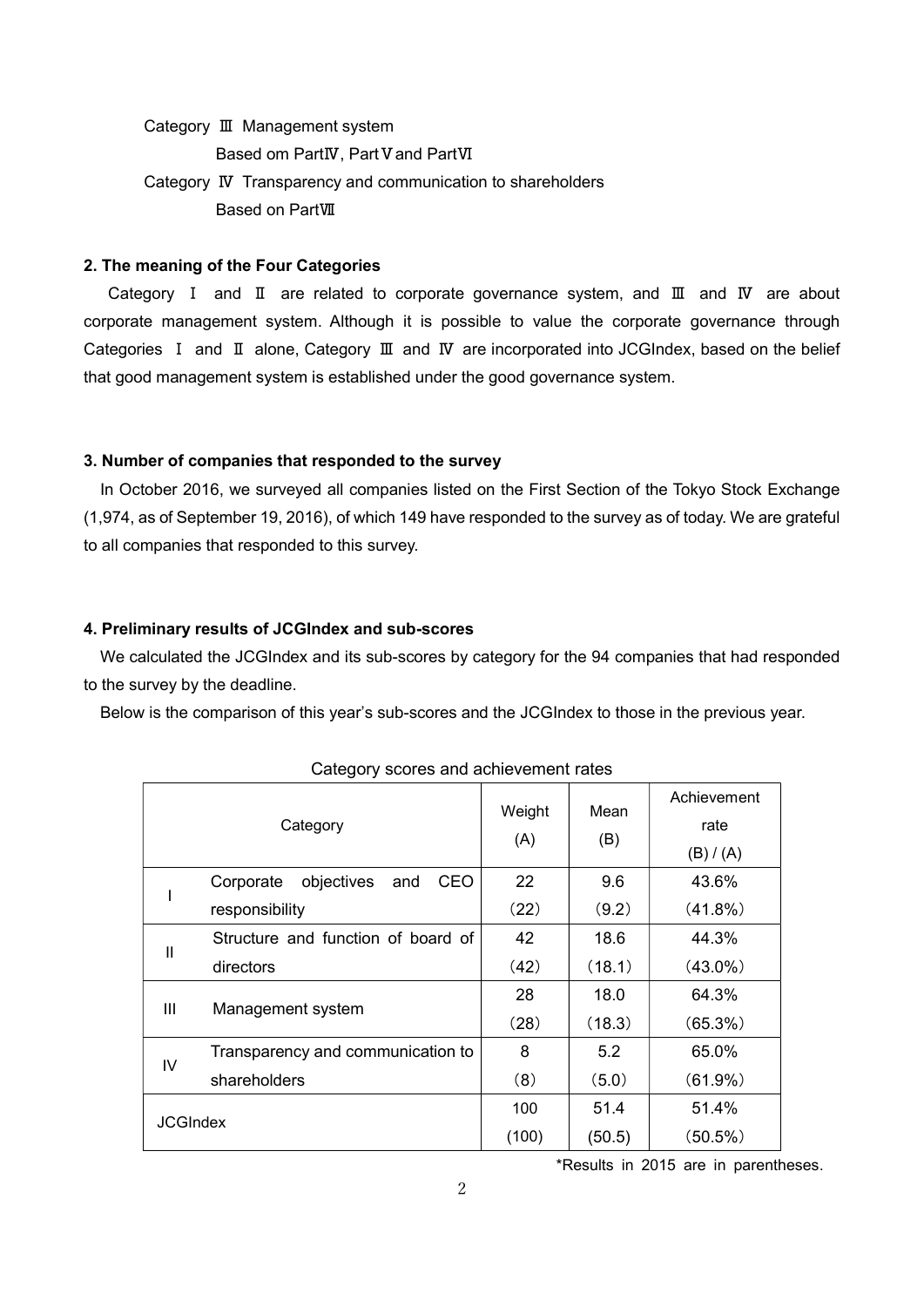### 5. Distribution of JCGIndex and category scores

### (1) JCGIndex



Corporate objectives and CEO responsibility

## (2) CategoryⅠ(CG1)

### Structure and function of board of directors

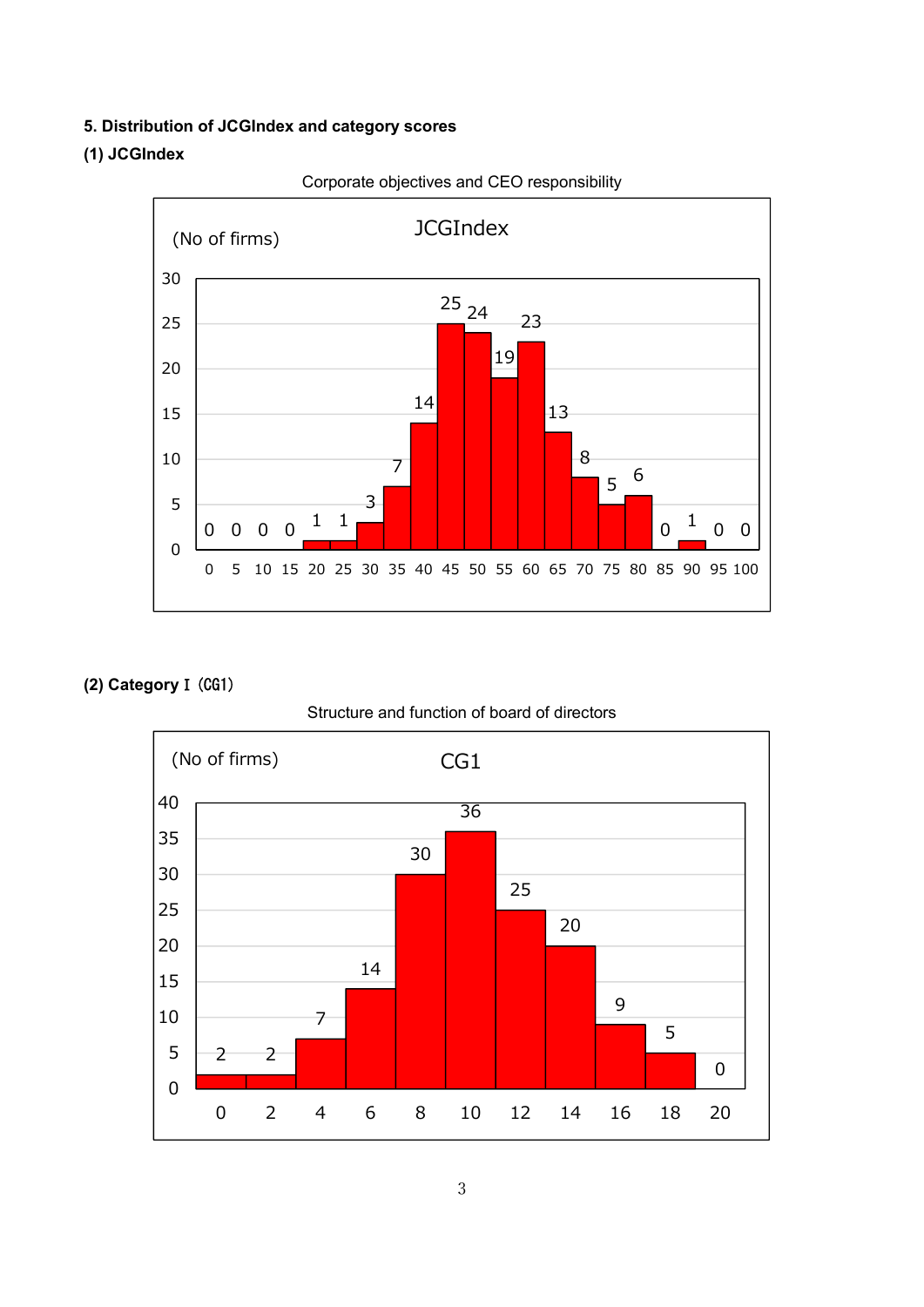# (3) CategoryⅡ(CG2)



## (4) CategoryⅢ (CG3)

Transparency and communication to shareholders